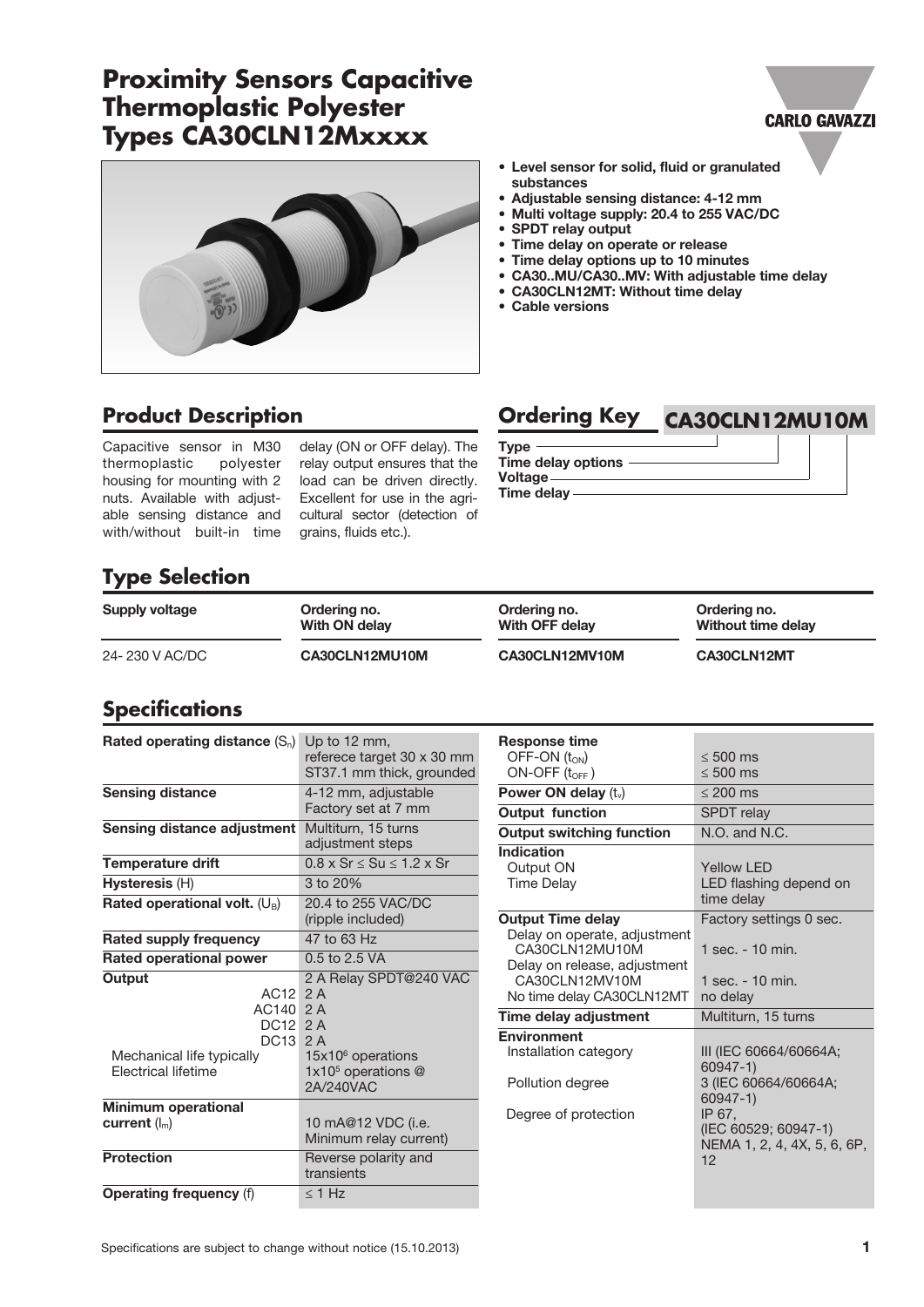# **CARLO GAVAZZI**

### **Specifications (cont.)**

| <b>Ambient temperature</b>      |                                                                                                         |
|---------------------------------|---------------------------------------------------------------------------------------------------------|
| Operating temperature           | $-20^{\circ}$ to $+70^{\circ}$ C                                                                        |
| Storage temperature             | $(-4^{\circ}$ to $+158^{\circ}F)$<br>$-40^\circ$ to $+85^\circ$ C<br>$(-40^{\circ}$ to $+185^{\circ}F)$ |
| <b>Vibration</b>                | 10 to 150 Hz, 1.0 mm/15 G<br>(IEC 60068-2-6)                                                            |
| <b>Shock</b>                    | 30 g / 11ms, 3 pos, 3 neg<br>per axis<br>(IEC 60068-2-6, 60068-2-32)                                    |
| <b>Rated insulation voltage</b> | $\geq$ 250 VAC (rms)                                                                                    |

| <b>Housing material</b><br>Body<br>Backpart<br>Trimmer                | <b>PBTP</b><br>Arnite<br><b>LCP</b> Vectra                                 |  |
|-----------------------------------------------------------------------|----------------------------------------------------------------------------|--|
| <b>Connection</b><br>Cable                                            | PVC, grey, 2 m<br>$5 \times 0.75$ mm <sup>2</sup> , $\varnothing = 7.5$ mm |  |
| Weight                                                                | $\leq$ 320 g                                                               |  |
| <b>Approvals</b><br>UL (overvoltage category II)<br><b>CE-marking</b> | cULus (UL508+CSA)<br>Yes                                                   |  |

#### **Dimensions**



# **Trimmer VS Delaytime**



### **Trimmer VS Distance**

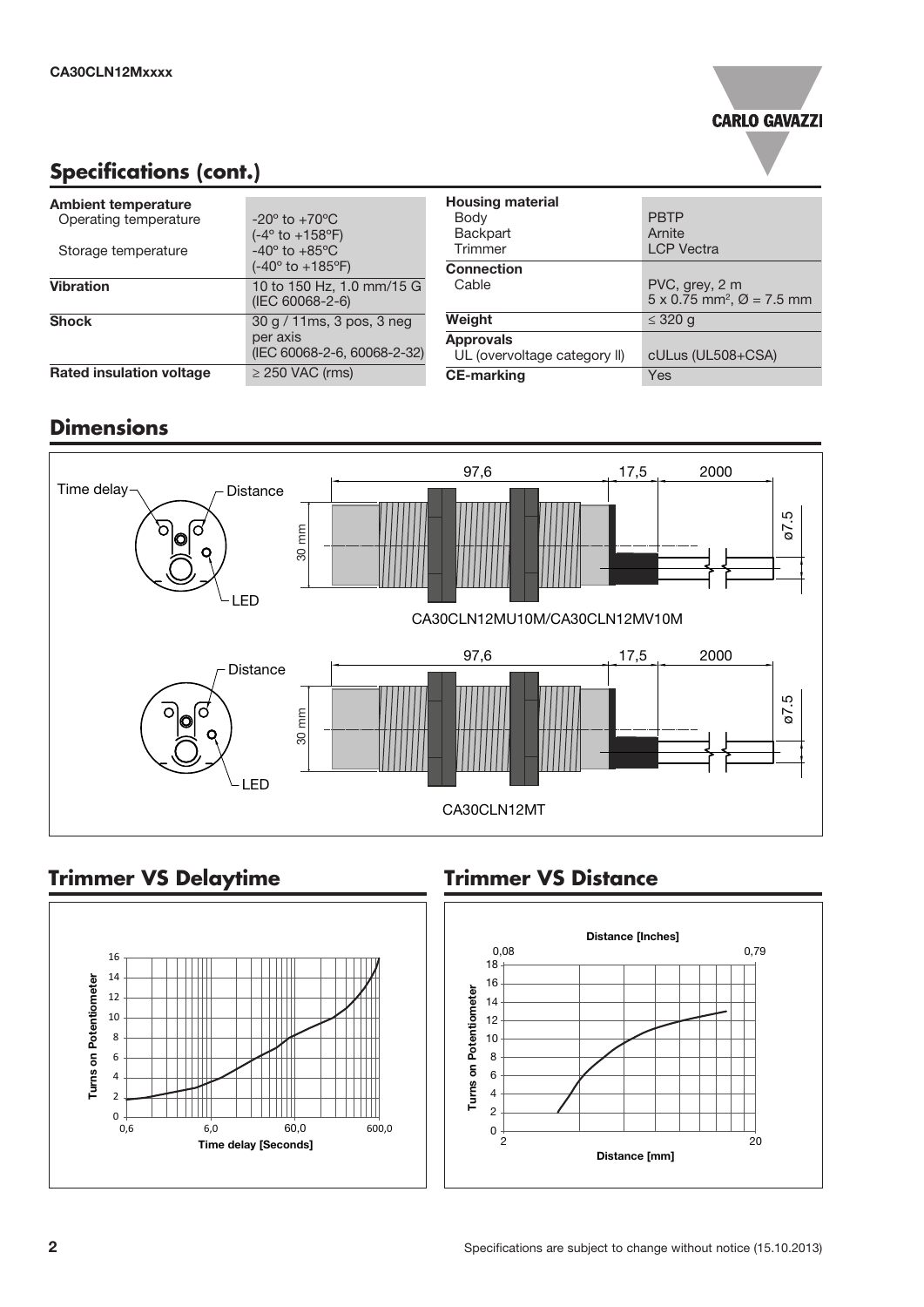#### **CARLO GAVAZZI**

#### **Detection Diagram**



#### **Mode of Operation**

CA30CLN12MU10M (See operation diagram). Power supply is applied to the sensor (BN and BU wires). When the target is not present, the relay operates (connection between GR and BK wires) and LED lights. When the target is detect-

CA30CLN12MV10M (See operation diagram). Power supply is applied to the sensor BN and BU wires) and time measurement starts. When the set time has expired (0-10 min.) the relay operates (connection between GR and BK wires)

CA30CLN12MT (See operation diagram). Power supply is applied to the sensor (BN and BU wires). The relay operates (connection between GR and BK wires)

ed the time measurement starts and LED flashes. After expiration of the set time (0-10 min.), the relay releases (connection between GR and WH wires) and LED turns off. The relay remains released as long as the target is detected.

and remains connected until the target is detected. After activation of the sensor the relay releases (connection between GR and WH wires). As soon as the target is not present again the time measurements of the set time starts.

and remains ON until the target is detected. After activation of the sensor the relay releases (connection between GR and WH wires.)

#### **Wiring Diagram**



#### **Adjustment**